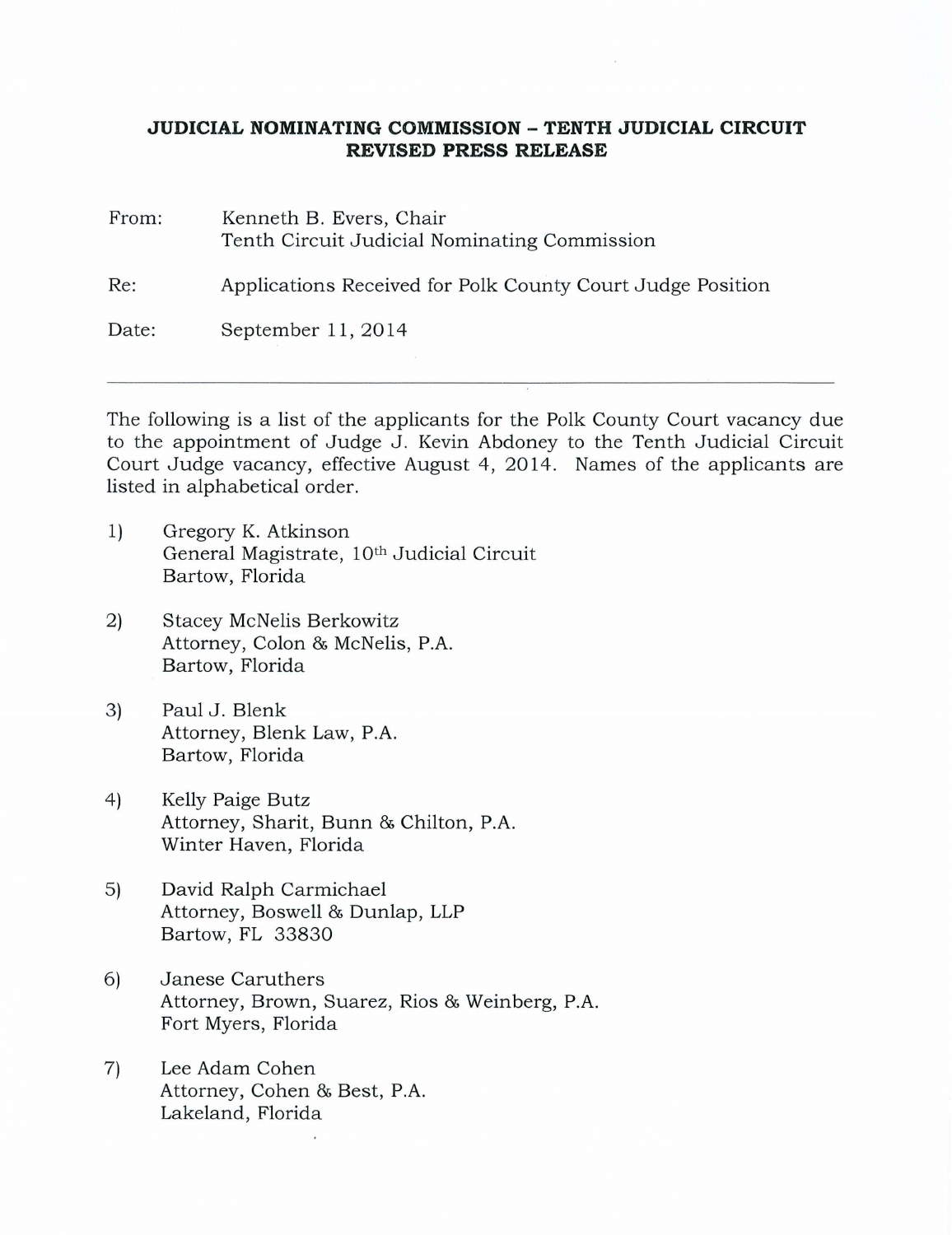- 8) Gary Richard Ellis Assistant State Attorney, Tenth Judicial Circuit Bartow, Florida
- 9) Sanford M. Estroff Attorney, Estroff Law Office Lakeland, Florida
- 10) Eric Scott Gardner, Jr. Assistant Public Defender, Tenth Judicial Circuit Bartow, Florida
- 11) Kenneth Hadley Attorney, Florida Department of Transportation Bartow, Florida
- 12) L. Mark Kaylor Attorney, Kaylor, Kaylor & Leto, P.A. Winter Haven, Florida
- 13) Kevin M. Kohl Attorney, Kevin M. Kohl, P.A. Lake Wales, Florida
- 14) Mitchell A. Ladner Attorney, Lopez & Humphries, P.A. Winter Haven, Florida
- 15) Caroline E. Johnson Levine Assistant Attorney General, Office of the Attorney General Tampa, Florida
- 16) Michael Patrick McDaniel Attorney, McDaniel Law Firm, P.A. Bartow, Florida
- 17) Robert Earl Pyle, Jr. Assistant State Attorney, Tenth Judicial Circuit Bartow, Florida
- 18) David E. Stamey, Jr. Assistant State Attorney, Tenth Judicial Circuit Bartow, Florida